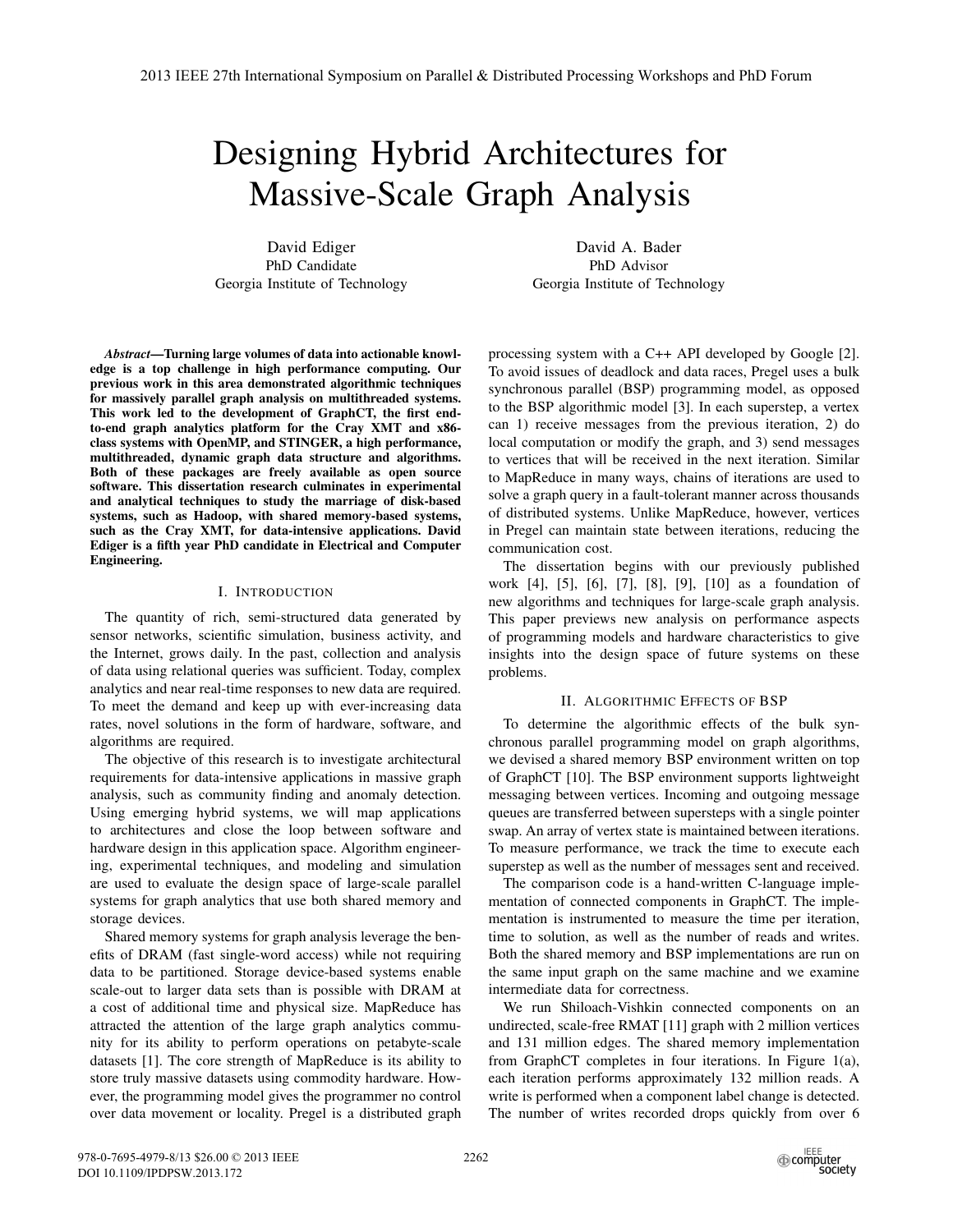

(a) Shared Memory Connected Components



(b) Bulk Synchronous Parallel Connected Components

Fig. 1. The number of reads and writes per iteration performed by connected components algorithms on a scale-free graph with 2 million vertices and 131 million edges.

million in the first iteration to only 121 in the third iteration. The ratio of total reads to writes is approximately 85:1.

In Figure 1(b), the BSP components algorithm takes 10 iterations to complete. In the BSP algorithm, the only active vertices are those that received messages from the previous superstep. In the first several supersteps, nearly all vertices are active and modifying their component labels. Beginning with the fifth superstep, the number of component label changes drops off dramatically. However, the ratio of total reads to total writes for BSP is 1.3:1.

On a dual-socket 2.4 GHz Intel Xeon E5530 with 12 GiB of main memory, the shared memory connected components takes 6.83 seconds compared to the BSP implementation that completes in 12.7 seconds. The shared memory implementation processes at a rate of 19.3 million edges per second compared to 10.4 million edges per second for the BSP.

Despite the fact that the BSP connected components algorithm computes only on the active vertex set and performs only



Fig. 2. Execution time per iteration performed by connected components algorithms. Scale is the log base 2 of the number of vertices and the edge factor is 8. For Scale 21, shared memory completes in 8.3 seconds, while BSP takes 12.7 seconds.

15 percent more reads than the shared memory algorithm, it requires double the number of iterations and takes twice as long to complete.

Note that the time per iteration for the shared memory implementation is constant in Figure 2. In the BSP model, the time is proportional to the number of messages being sent and received. Early iterations take two orders of magnitude longer than later iterations. However the early iterations are too long to make this approach competitive with the shared memory implementation.

Since messages in the BSP model cannot arrive until the next superstep, vertices processing in the current superstep process on stale data. Because data move forward in the computation, the number of iterations required until convergence is at least a factor of two larger than in the shared memory model. In the shared memory algorithm, once a vertex discovers its label has changed, that new information is available to all of its neighbors immediately and can be further consumed. While the shared memory algorithm requires edges and vertices to be read and processed that will not change, the significantly fewer iterations results in a shorter execution time.

We can apply these execution measurement techniques to other graph algorithms, such as breadth-first search and triangle counting, and use their results to model larger-scale problems on future systems. Please reference the completed dissertation for these details.

### III. MODELING DATA ACCESS TIME

Using algorithmic analysis, we seek to model data access patterns for large-scale graphs on future systems that use shared memory and disk-based storage.

Let us consider the performance of a hypothetical future system on a large graph algorithm. We will first model shared memory connected components on a graph with 17.2 billion vertices and 137.4 billion edges. The memory footprint is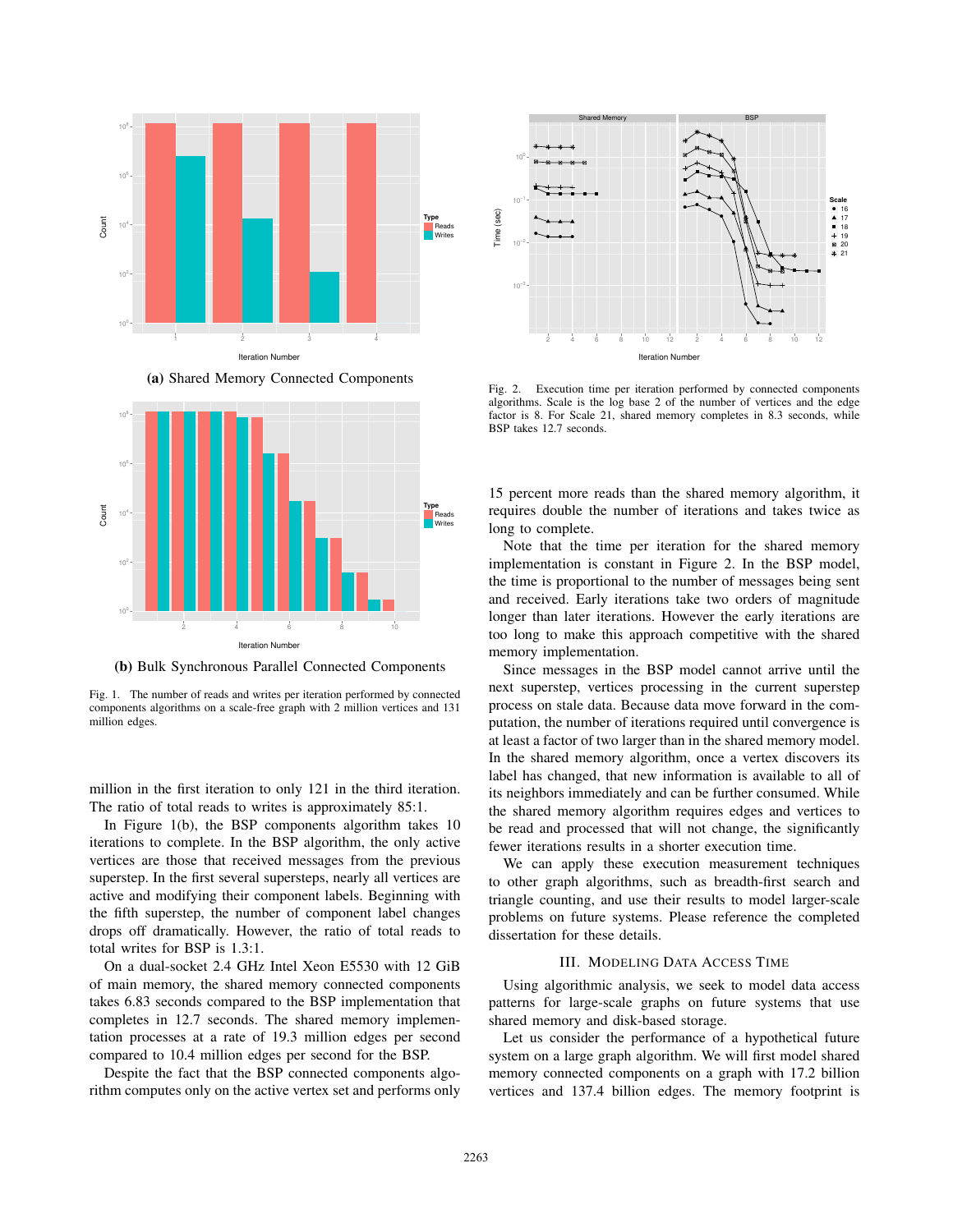given by  $(|V| + 2|E|)$  8-byte elements, or approximately 2.3 TiB. We assume that in-memory Shiloach-Vishkin will converge in seven iterations, although this will depend on graph diameter (BSP would require approximately double). We do not consider network bandwidth or latency.

Considering only the shared memory algorithm for connected components on a compressed sparse row graph, in each iteration we read  $|E|$  source vertices and  $|E|$  destination vertices, which are both stored and accessed contiguously. We also read |V| source component labels and  $|V|$  destination component labels, which are random accesses. For a graph with an average degree of 8, we calculate that 11 percent of reads will be random and 89 percent of reads with be linear.

The total execution time is given in Equation 1.  $I$  is the number of iterations required for completion and T*<sup>i</sup>* is the time for a single iteration  $i$ .

$$
T_{total} = \sum_{i=1}^{I} T_i
$$
 (1)

For shared memory connected components, the work per iteration is constant, so the total time is the product of the number of iterations and the time for a single iteration. Under this model, each iteration will perform 309 billion memory references per iteration of connected components, for a total of 2.16 trillion memory reads. Let us consider a hypothetical in-memory system with 4096-way concurrency in the memory. This level of concurrency is equivalent to a Cray XMT2 with 4-channel memory. When measuring the performance of connected components running on a current system in memory, the processing time per edge was determined to be 8.33 nanoseconds, or 120 million references per second. At this rate, we estimate the time per iteration to be 629 milliseconds for a total computation time of 4.4 seconds in memory.

The computation time estimates for the disk-based models are more complicated. A random access will be charged according to the latency of access. Linear accesses must be charged according to the linear access bandwidth. The total time will be a combination of the two costs based on the frequency of random accesses with respect to linear accesses. We assume these to be uniformly distributed regardless of system layout.

The time per iteration is given in Equation 2. The latency of a unit random access is  $L$  seconds.  $B$  is the peak bandwidth of the device in bytes per second. C is the number of concurrent storage devices. The total number of memory references (M*ref* ) is divided between random (M*random*) and linear (M*linear*), as shown in Equation 3.

$$
T_i = \frac{1}{C} \left( L(1 + M_{random}) + \frac{8 \cdot M_{linear}}{B} \right) \tag{2}
$$

$$
M_{ref} = M_{random} + M_{linear}
$$
 (3)

The algorithmic analysis estimated that 11 percent of reads in connected components are random with the remaining 89



Fig. 3. A proposed hierarchy of data analytics the includes raw, unstructured data in a commodity cluster, a special purpose high-performance graph representation, and many client analytics that operate in parallel.

percent linear. Considering spinning hard disk drives, 11 percent of the memory references will be charged 2 milliseconds, while the remainder will be charged based on the linear access rate of 12.5 million references per second. Assuming 65,536 concurrent disk devices, the computation time is estimated to be 66,100 seconds.

The solid state disk has both a high linear access bandwidth (550 MiB per second) and a comparatively low random access latency (12.5 microseconds). Assuming 11 percent of accesses are random, the per-iteration time is reduced to 6.56 seconds for a total time of 45.9 seconds.

In order for hard disk drives to match main memory performance, approximately 107 million drives would be needed under this model. Alternatively, the percentage of random accesses would need to be reduced to 0.04 percent. For SSDs, the concurrency required is 675,000 or a random access percentage of 1.1 percent. It is unlikely that this extreme level of spatial reuse can be found in graph algorithms that have been shown to contain little locality.

### IV. A HYBRID SYSTEM ARCHITECTURE

Future systems will combine shared memory systems with disk-based clusters and user workstations. Figure 3 depicts the proposed hierarchy of data analytics. The commodity cluster contains the largest volume of data storage and sits at the bottom. It holds the raw, unstructured data. Above it, a graph database is built on a shared memory platform that has an order of magnitude less memory, but is faster and more flexible. Above the graph database, the analyst workstation analyzes smaller subgraphs extracted from the graph database.

Raw, unstructured data flows into the data warehouse as it is created and collected. The data warehouse, which specializes in data parallel operations, extracts the entities and relationships from the text. These new updates are sent to the graph database as a stream of new edges. The graph database (STINGER [6] in our example) processes these new edge updates in its internal graph representation and updates continuously running analytics. Analysts using advanced pro